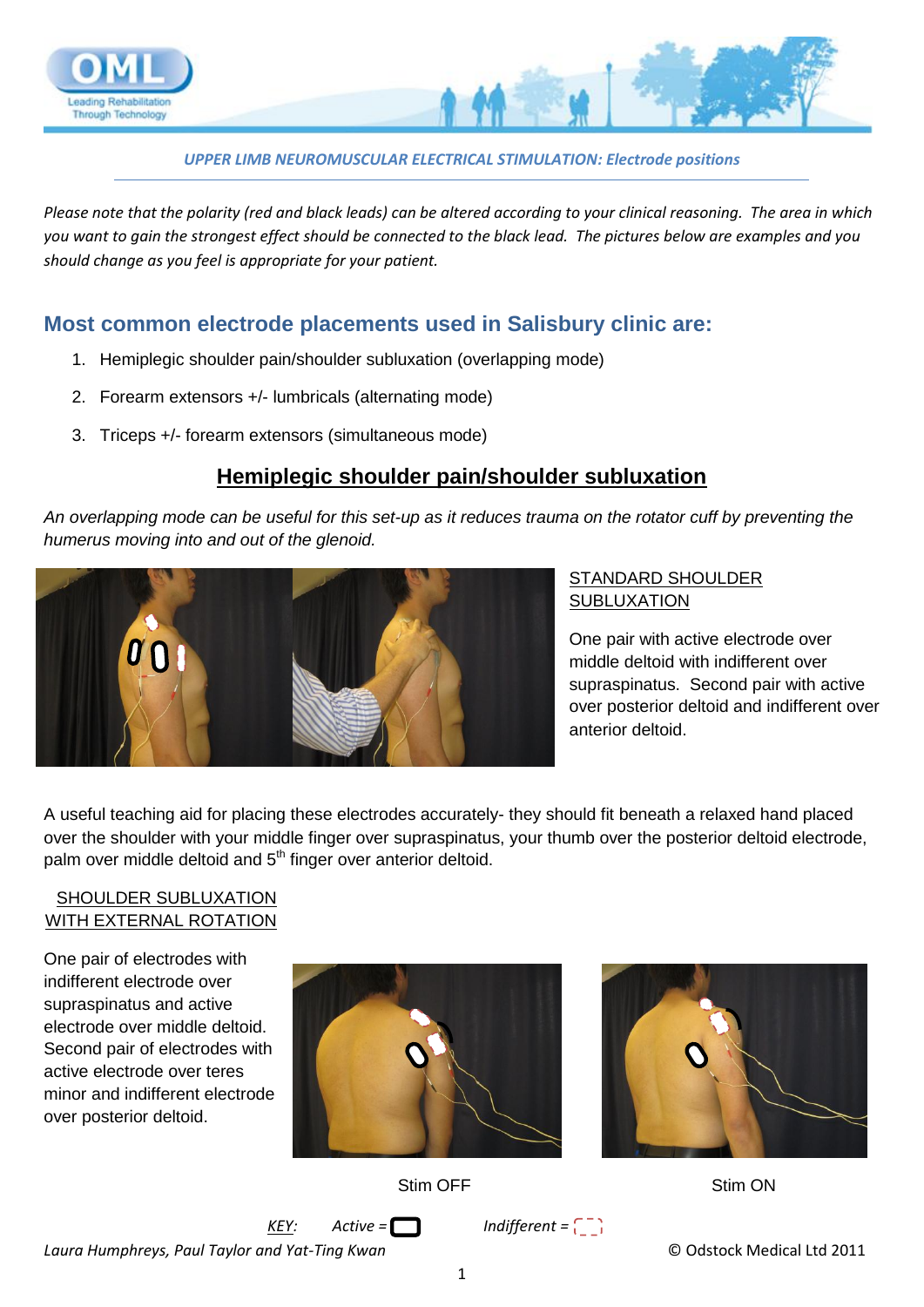## **Spasticity/range of movement**



#### Elbow

Option 1: triceps only to reduce biceps tone/improve range of movement.

Option 2: Activation of biceps and triceps on an alternating mode to reduce biceps tone (through reciprocal inhibition and principle of maximal contraction = maximal relaxation).



#### Forearm extensors

Activation of the radial nerve to produce extension of the wrist, fingers and thumb and stretch forearm flexors (this could be alternated with the forearm flexors with same principle as above to reduce spasticity in forearm flexors).

Alternating mode- activation of forearm extensors and lumbricals. This can be effective at reducing tone in the wrist and finger flexors and reducing oedema. Note 3 different options to activate the intrinsic muscles of the hand- keep indifferent on dorsal surface of hand, active on:



a) dorsal surface of hand above indifferent (tends to activate most of lumbricals and interrossei).

b) ulnar nerve by the wrist on palmar surface of wrist (bias  $3^{\text{rd}}$  and  $4^{\text{th}}$  lumbricals and also adductor pollicis, and flexor pollicis brevis).

c) median nerve on palmar surface of wrist (bias 1<sup>st</sup>- 2<sup>nd</sup> lumbricals with opponens policis, flexor pollicis brevis and abductor pollicis brevis).

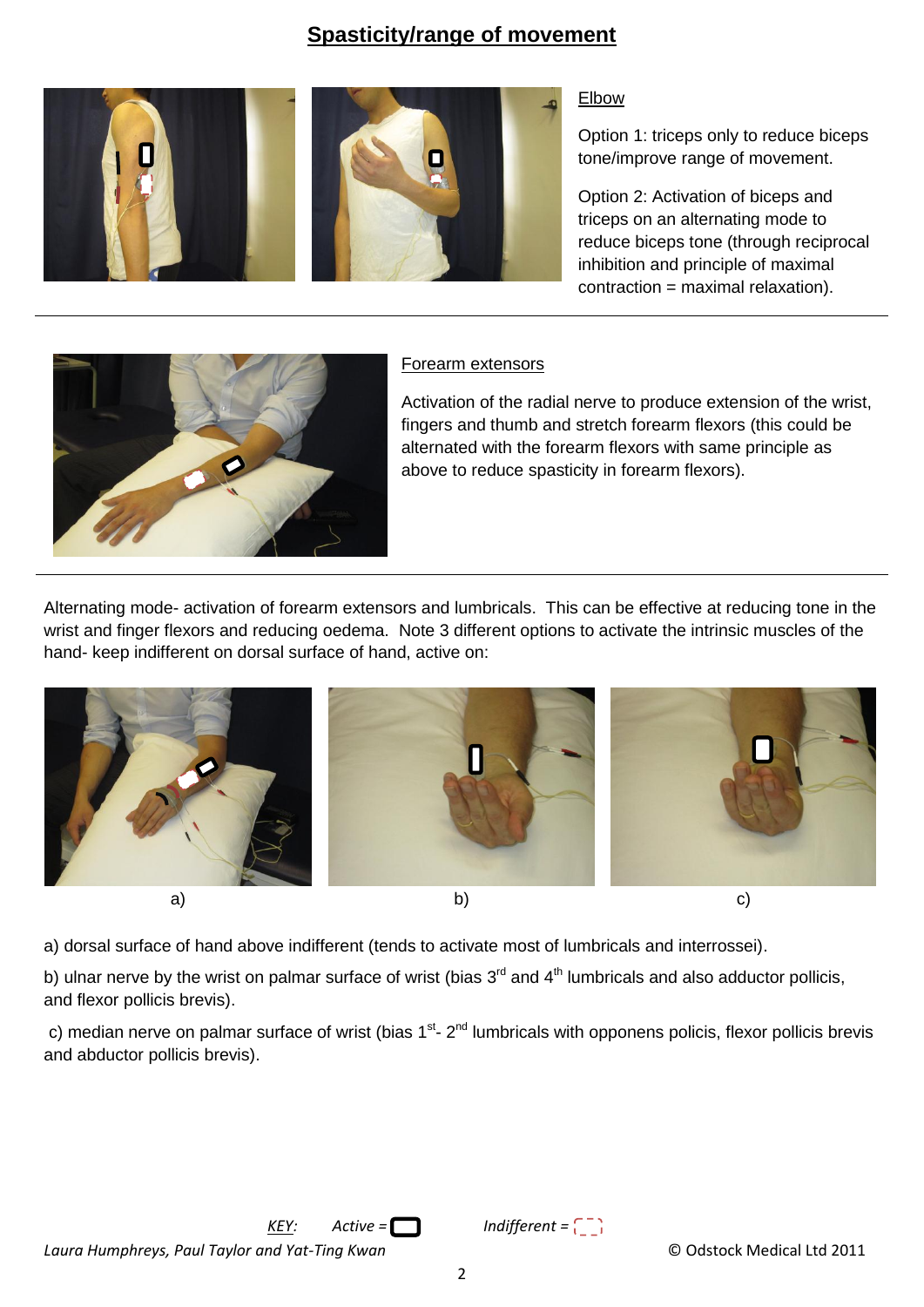## **Encouraging functional improvement**

Improving shoulder girdle stability

#### RETRACTION

Activation of the rhomboids and trapezius muscles. Can be useful to improve stability of the scapula. Either unilateral or bilateral set-up.





#### EXTERNAL ROTATION OF HUMERUS

Activation of teres minor and posterior deltoid- can be useful if patient has internally rotated shoulder due to posture or overactivation of internal rotators. (If your active electrode is too low you will activate teres major, which causes internal rotation of the humerus).

# **Reaching**





#### SHOULDER FLEXION WITH SCAPULA STABILISATION

One pair of electrodes stabilising scapula over the rhomboids and trapezius muscles. Second pair with one electrode over anterior deltoid and one over triceps to achieve reaching movement. Simultaneous mode.

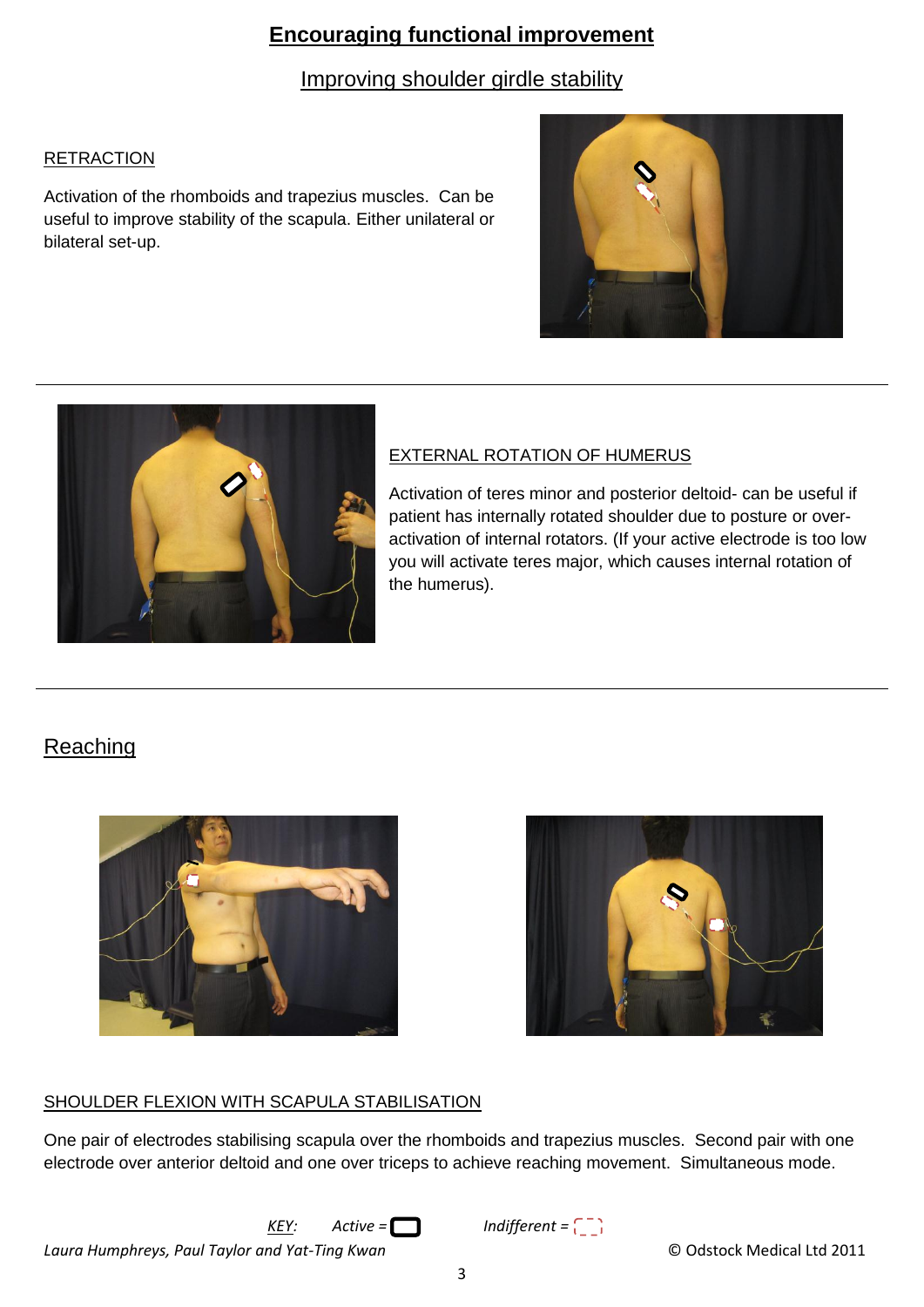#### SHOULDER FLEXION, ELBOW EXTENSION WITH HAND OPENING

Activation of anterior deltoid, triceps + radial nerve for hand opening. Simultaneous mode.

Consider reducing gravity by reaching to the floor in early stages of treatment (as shown).











#### WRIST AND FINGER EXTENSION AND THUMB **ABDUCTION**

One pair of electrodes with active over common wrist extensor insertion and indifferent just proximal of wrist. Second pair of electrodes with active small round electrode over themar eminence to pick up abductor pollicis brevis and indifferent over dorsal surface of hand. Simultaneous mode.